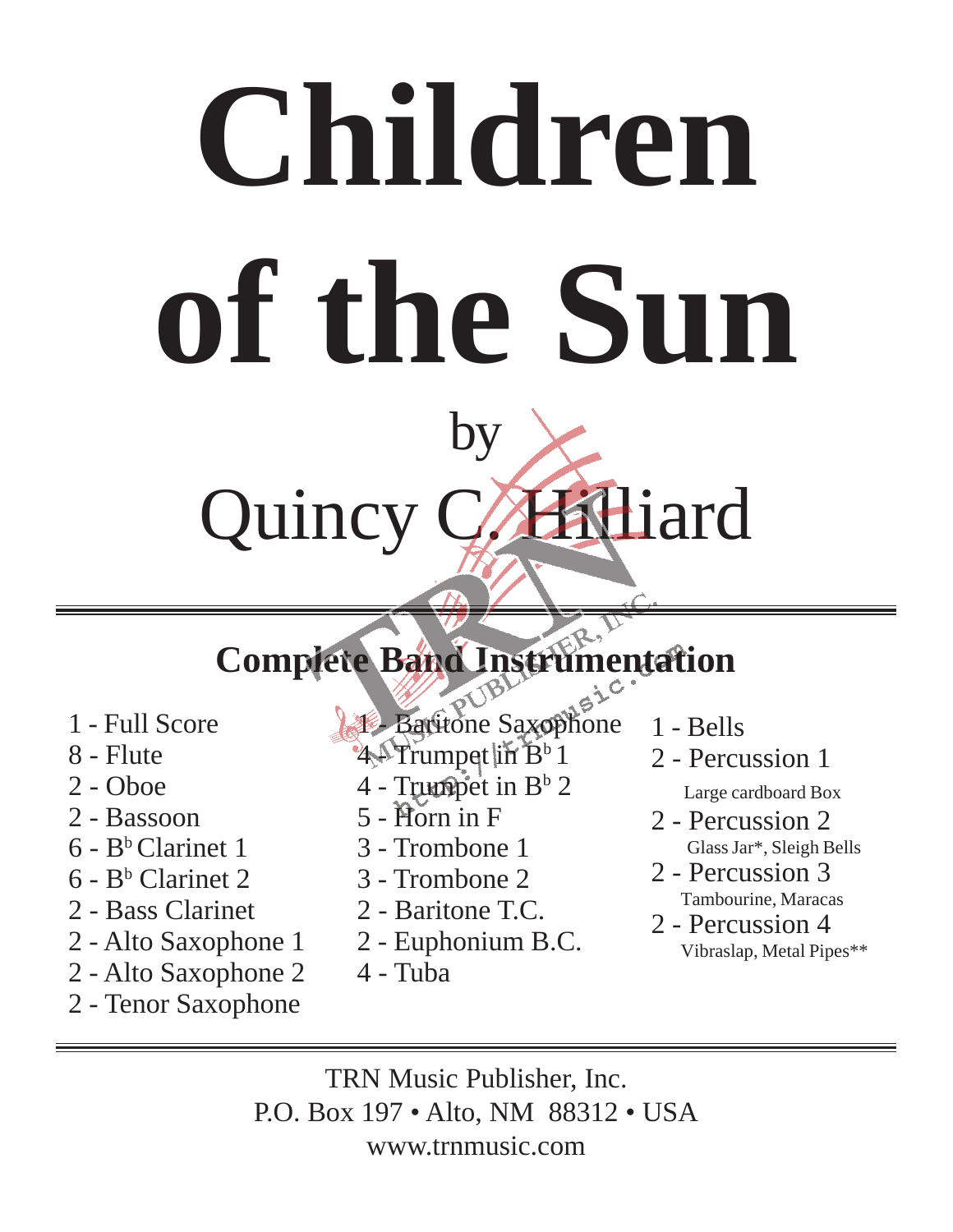*Commissioned by the Sacred Heart Junior Senior High School Bands of Salina, Kansas, Milt Allen, Director*

#### **About the Music:**

 **Children of the Sun** should be played in a very mysterious style. Care should be taken to make sure the playing of the soda bottles can be heard; glass bottles of the eight-ounce variety are preferred. **Glass bottles are optional but not recommended.** More than one cardboard box can be used if more volume is needed. The *Allegro* section should be played very aggressively and in a *marcato* style. The eighth note *ostinato* patterns should be kept consistent and not rushed.

#### **About the Composer:**

 **Quincy C. Hilliard's** compositions for wind band are published by a variety of well known publishers. He is frequently commissioned to compose works, including one for the 1996 Olympic Games in Atlanta and a score for a documentary film, The Texas Rangers. For many years, the American Society of Composers, Authors, and Publishers (ASCAP) has recognized him with annual awards for the unusually frequent performance of his compositions. Hilliard is regularly invited to conduct, demonstrate effective techniques, and adjudicate festivals throughout the world. Because Hilliard, the composer, conductor, and educator, is also a scholar of Aaron Copland's music and life, Copland estate administrators authorized Hilliard to publish the educational performance edition*, Copland for Solo Instruments* (Boosey and Hawkes, 1999). To train school band students, he wrote *Superior Bands in Sixteen Weeks* (FJH Music Company, 2003), *Chorales and Rhythmic Etudes for Superior Bands* (FJH Music, 2004), *Theory Concepts,* Books One and Two and is the co-author of the *Skill Builders,* Books One and Two (Sounds Spectacular Series, Carl Fischer, 1996). He is also the co-author of *Percussion Time* (C.L. Barnhouse Company) which is a collection of music written specifically for the beginning percussion ensemble. Hilliard is Composer in Residence and the Heymann Endowed Professor of Music at the University of Louisiana, Lafayette.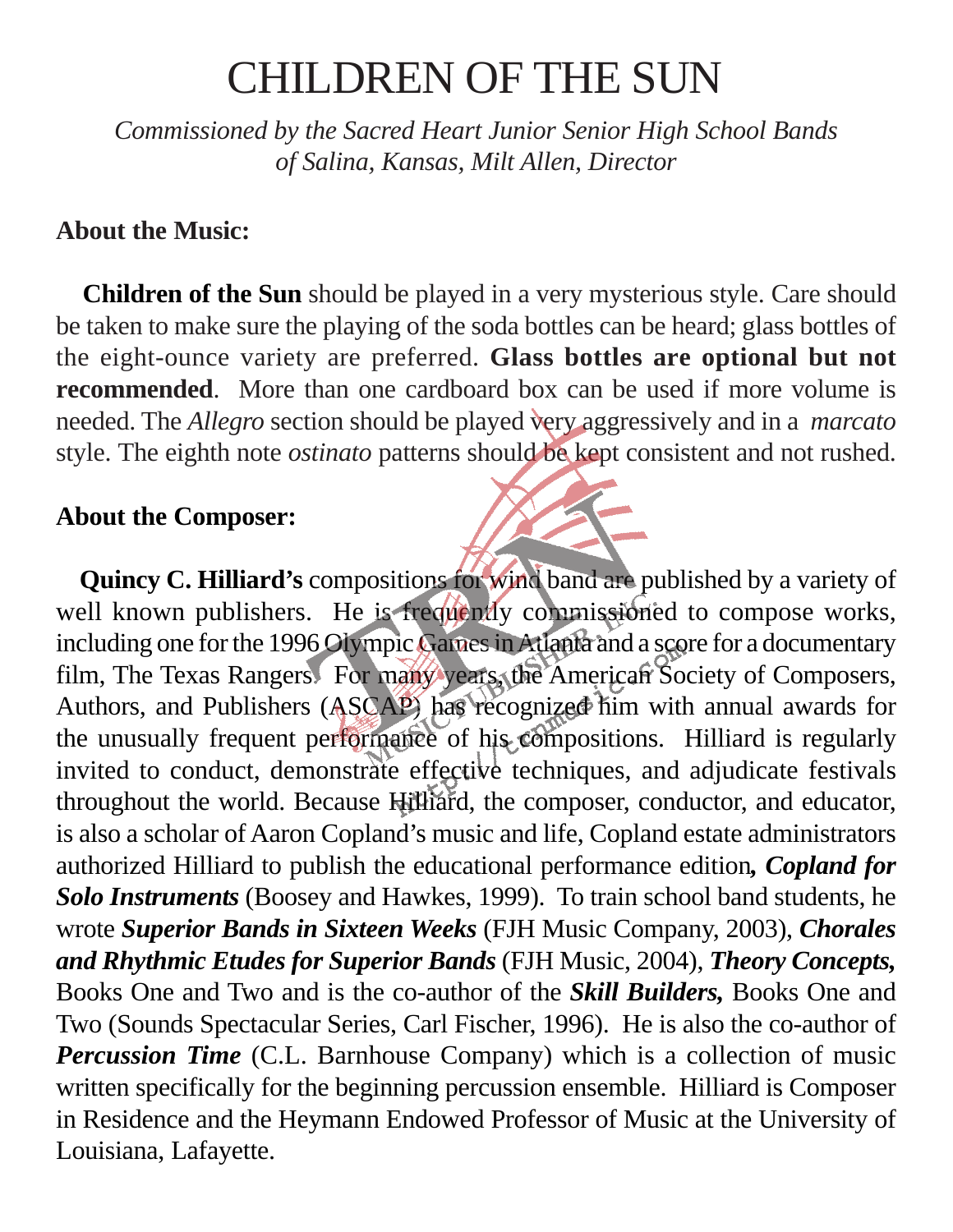*Commissioned by the Sacred Heart Junior/Senior High School Bands of Salina, Kansas, Milt Allen, Director*



#### **CHILDREN OF THE SUN**



GRADE 2.5 TRN2011-AD2

 Copyright © MMXI by TRN MUSIC PUBLISHER, INC. All Rights Reserved. Printed in U.S.A. International Copyright Secured.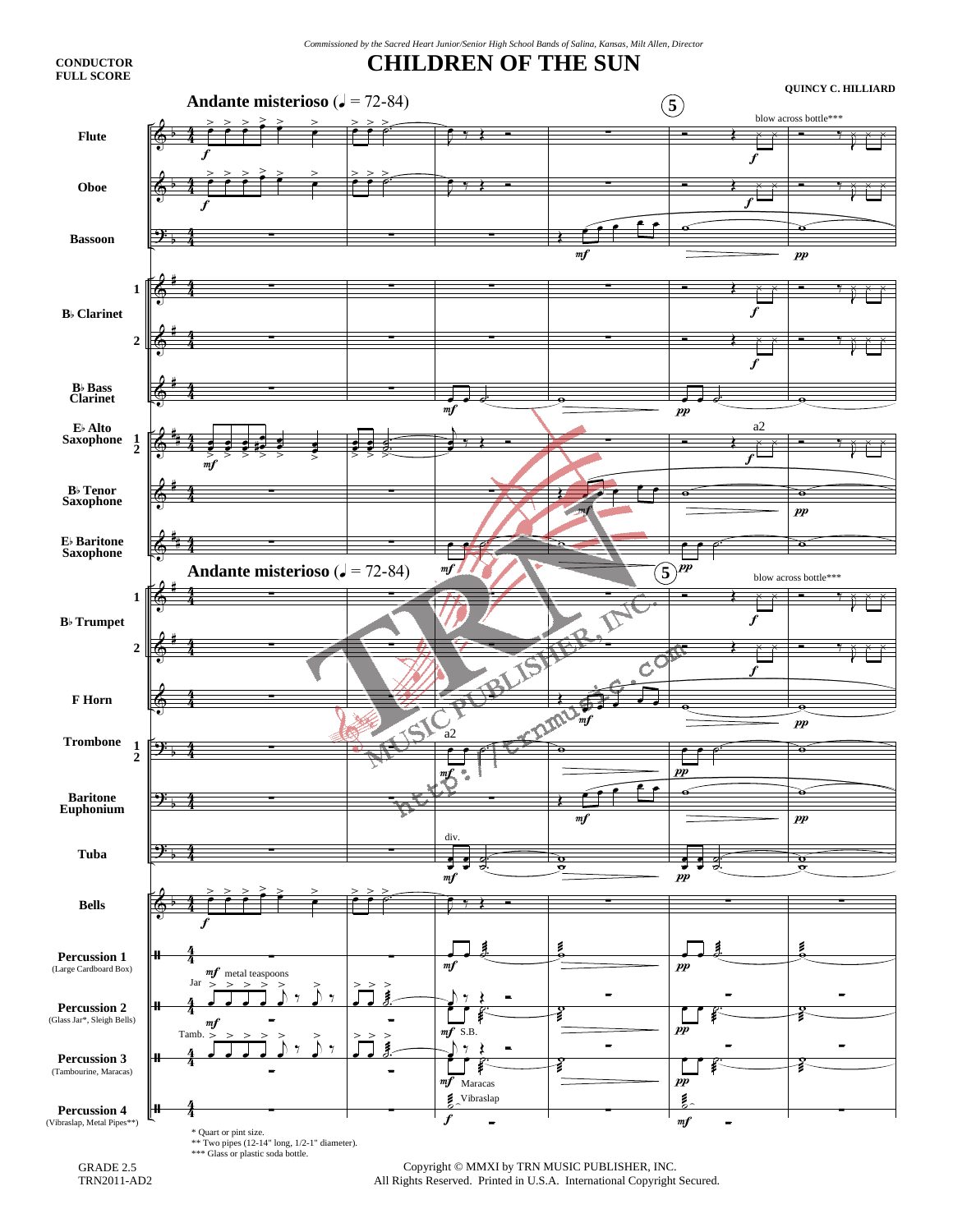

 $\overline{2}$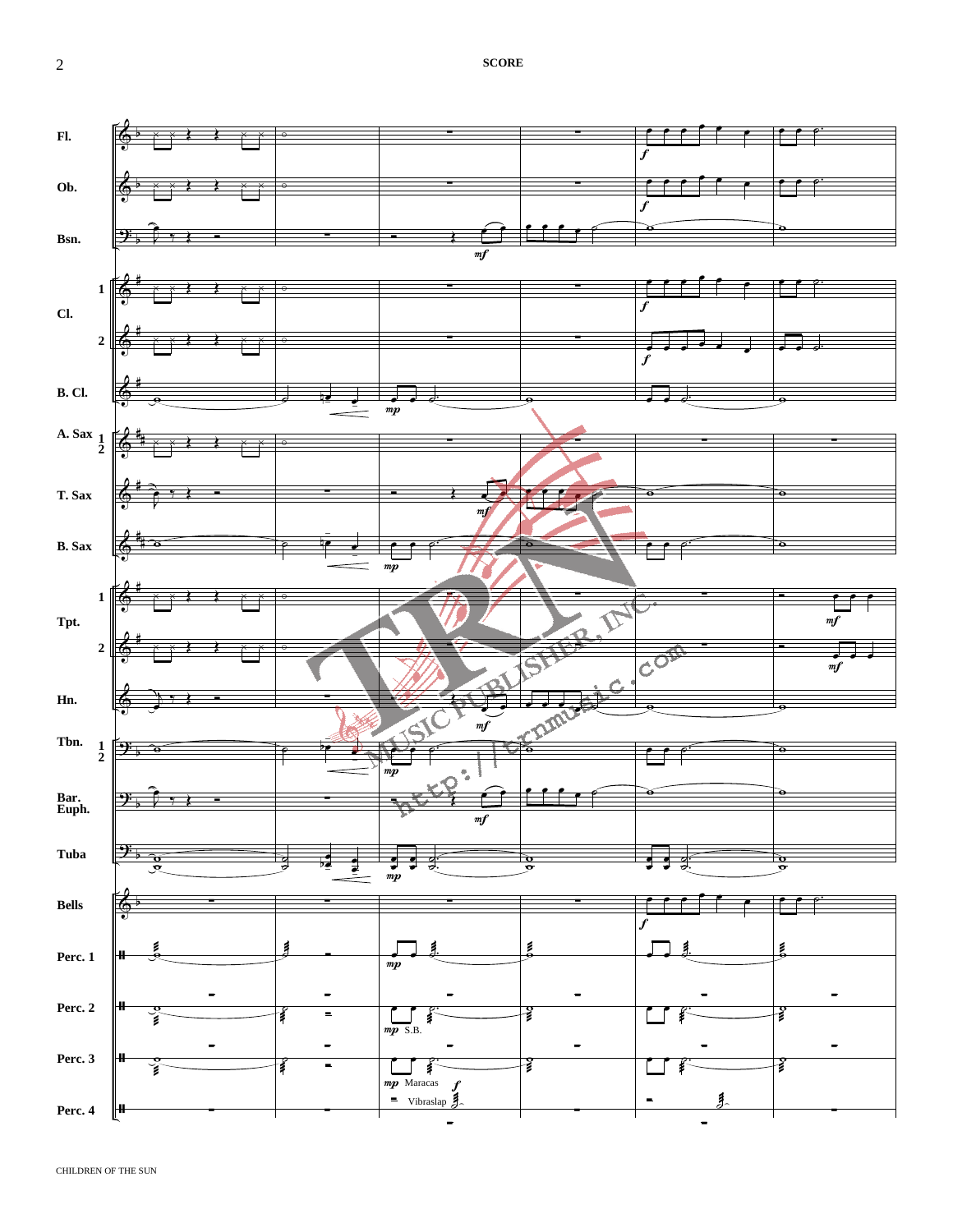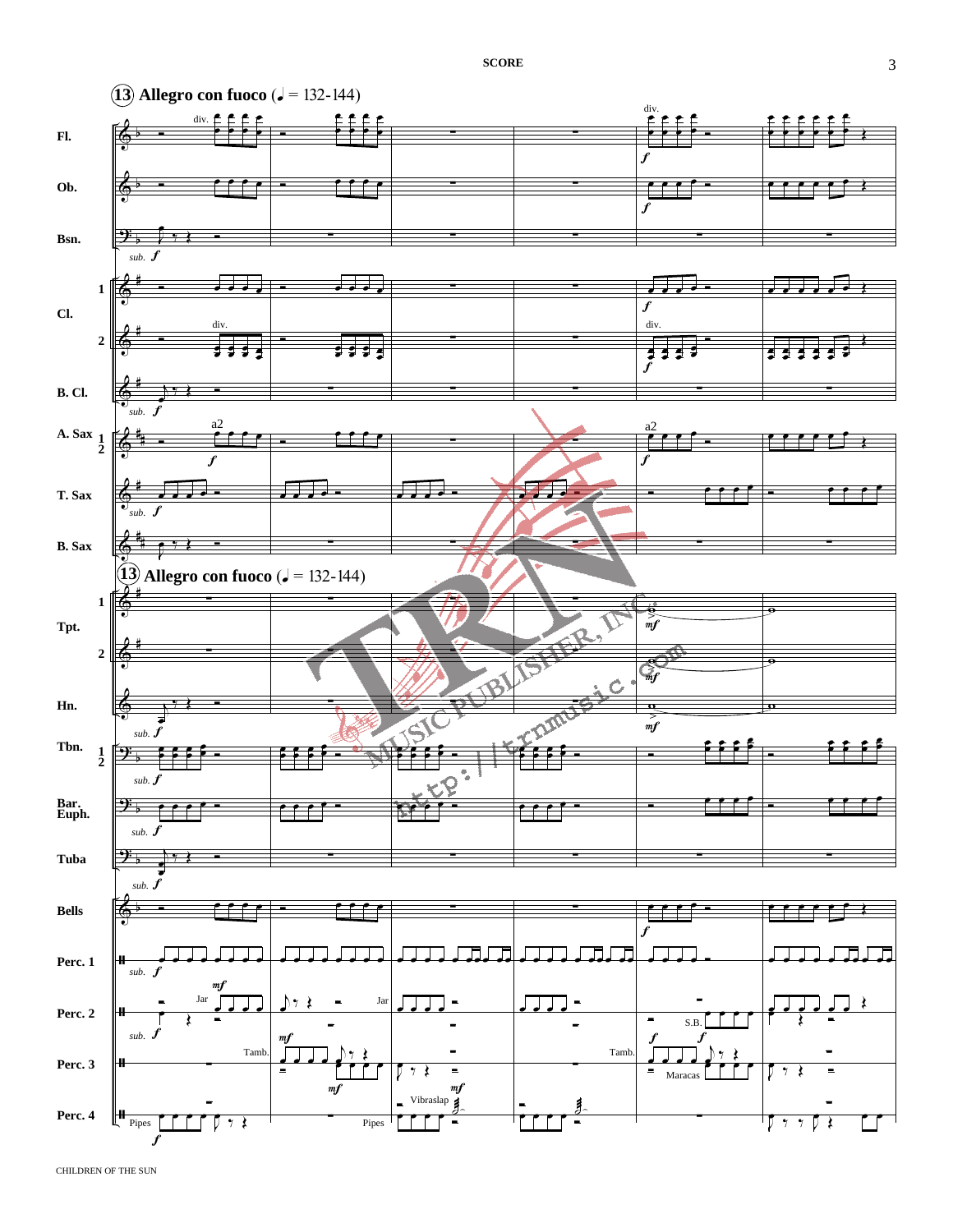

CHILDREN OF THE SUN

 $\overline{4}$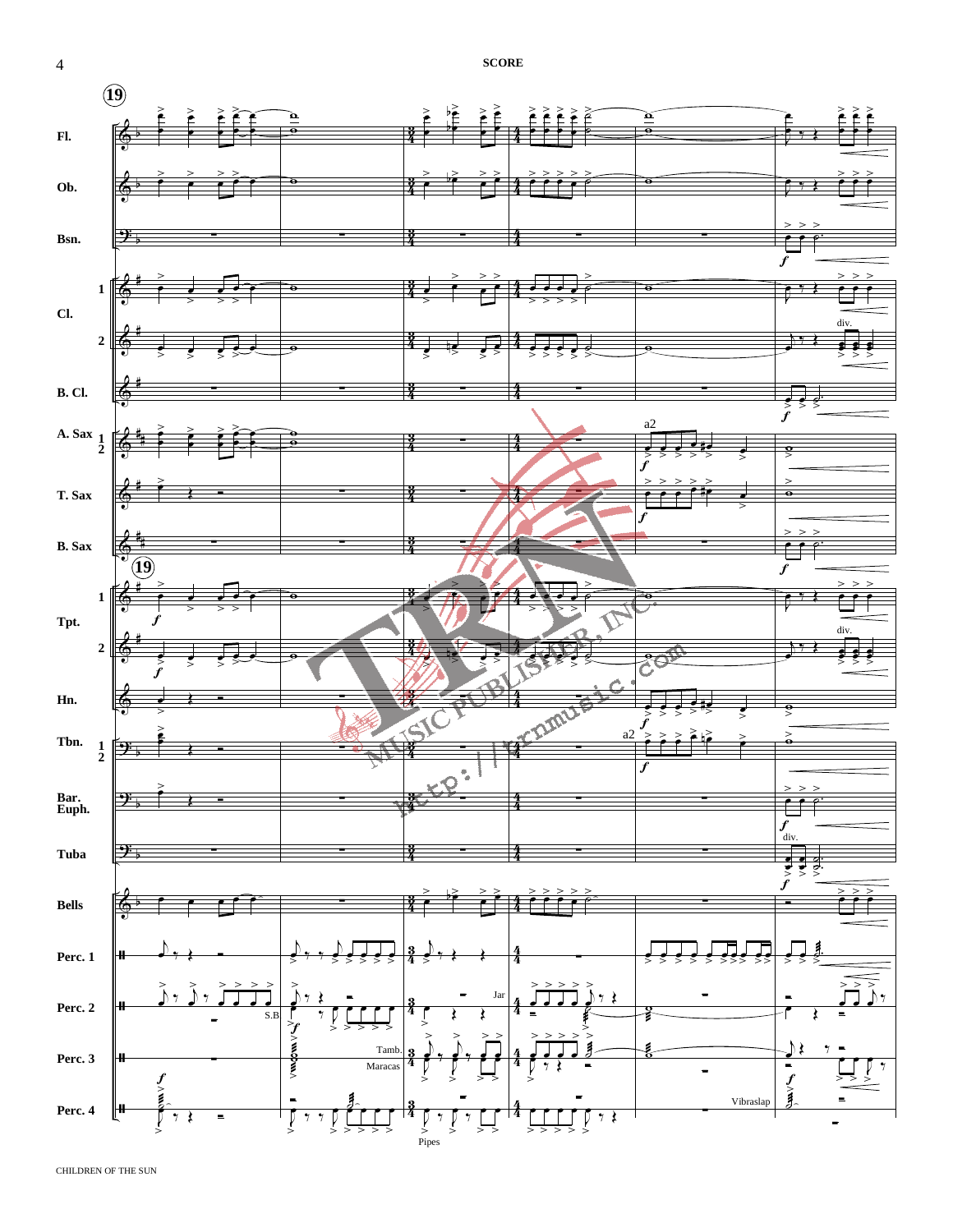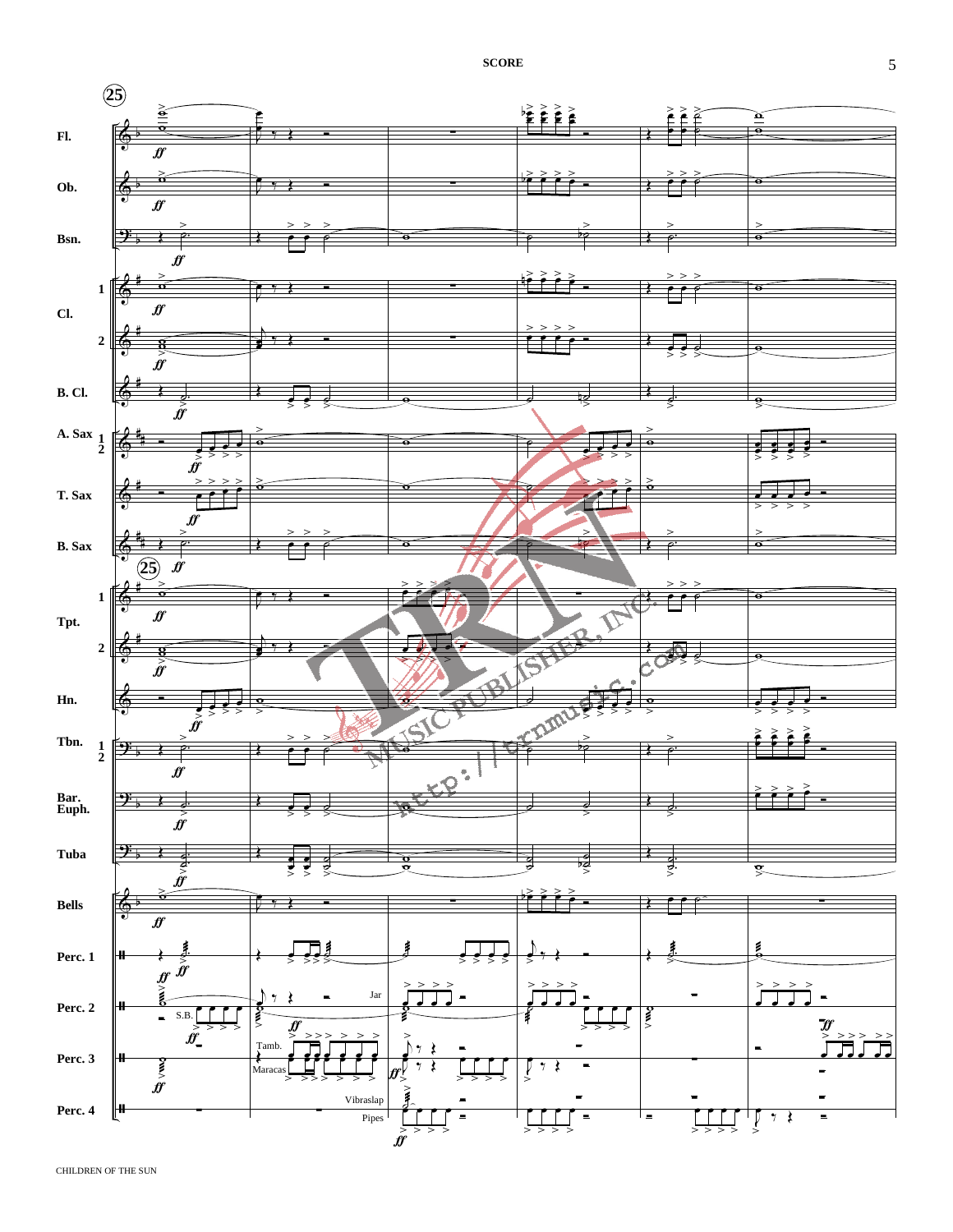

CHILDREN OF THE SUN

 $6\phantom{a}$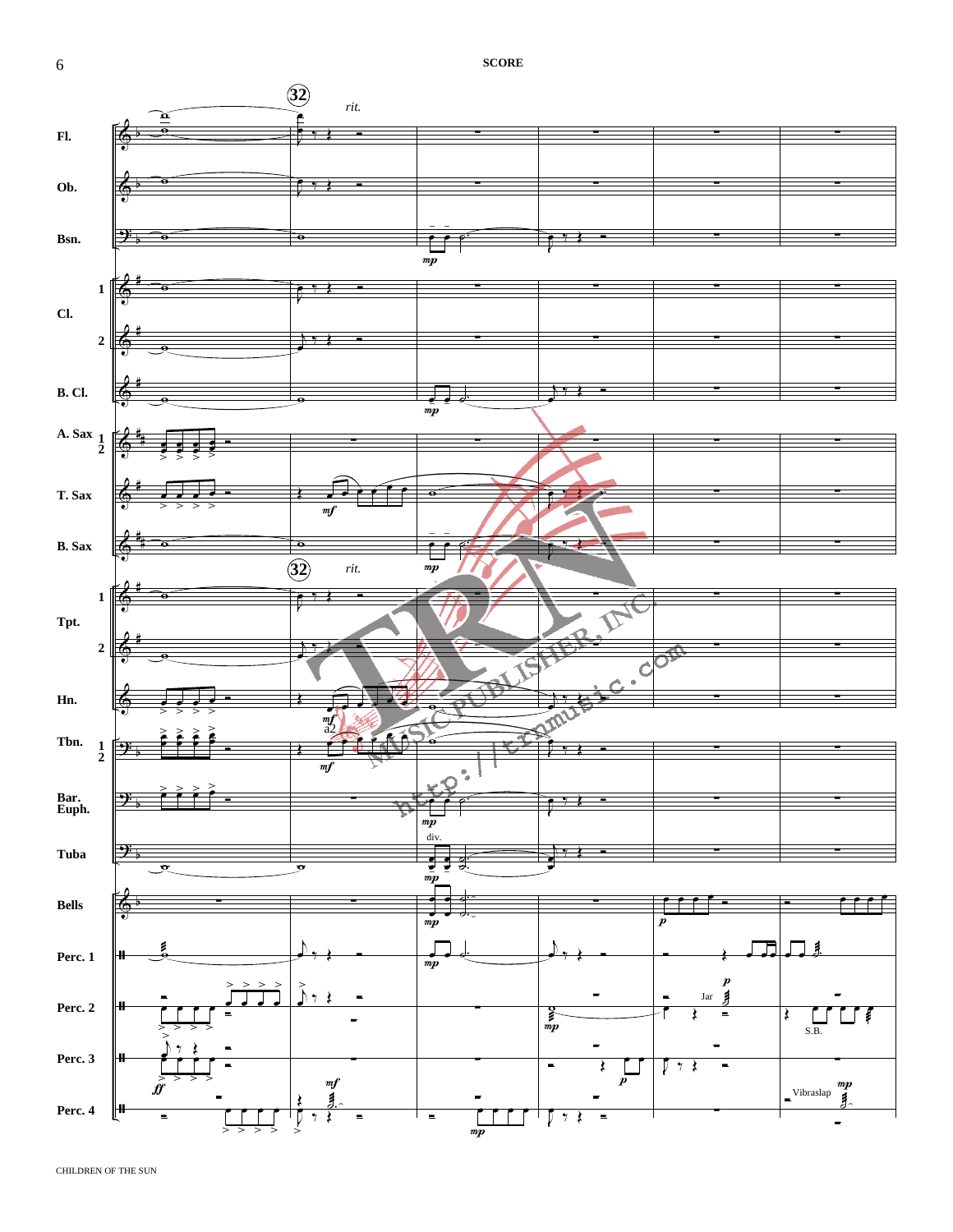**39)** Andante espressivo  $\left( \right) = 60-72$ 

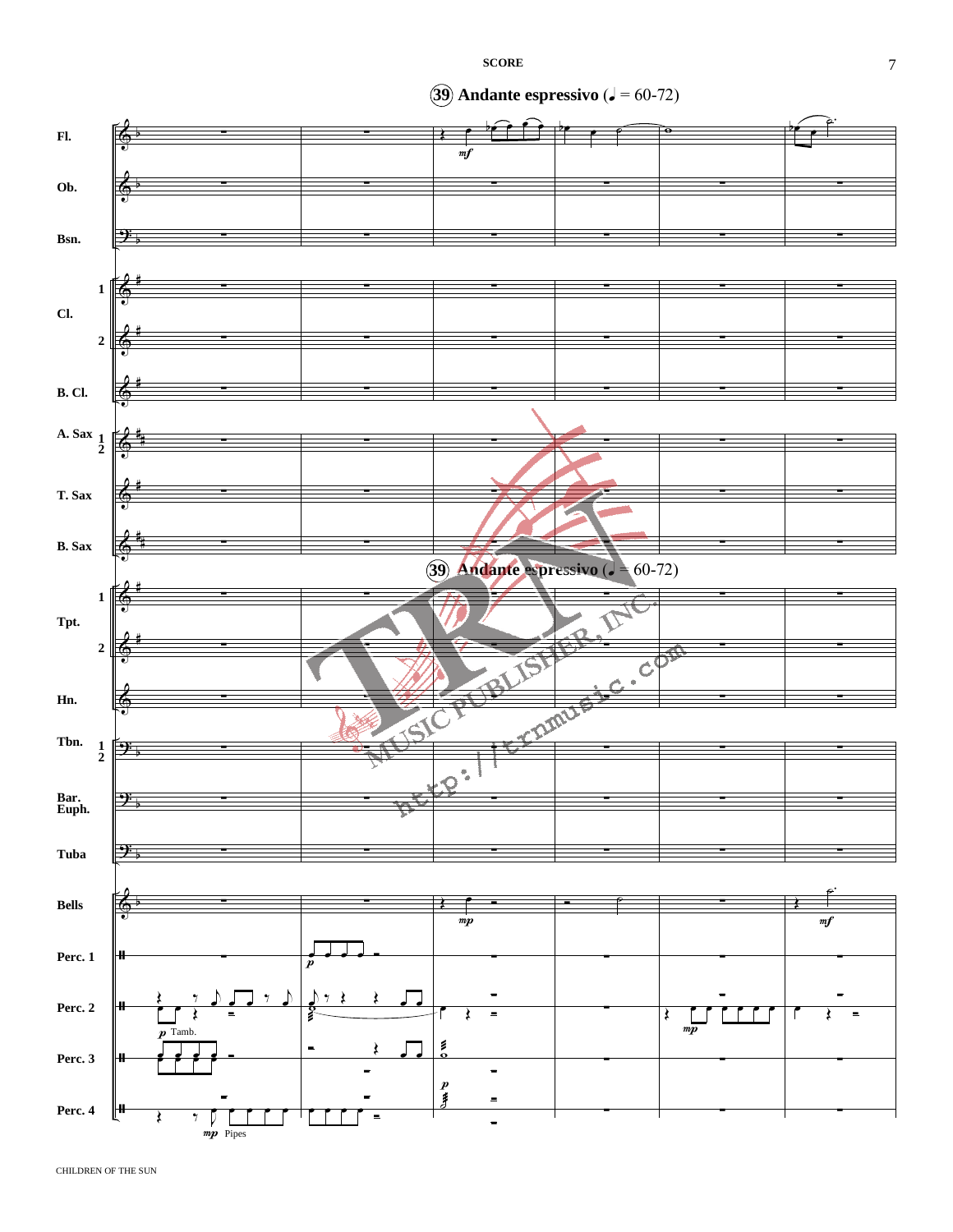

8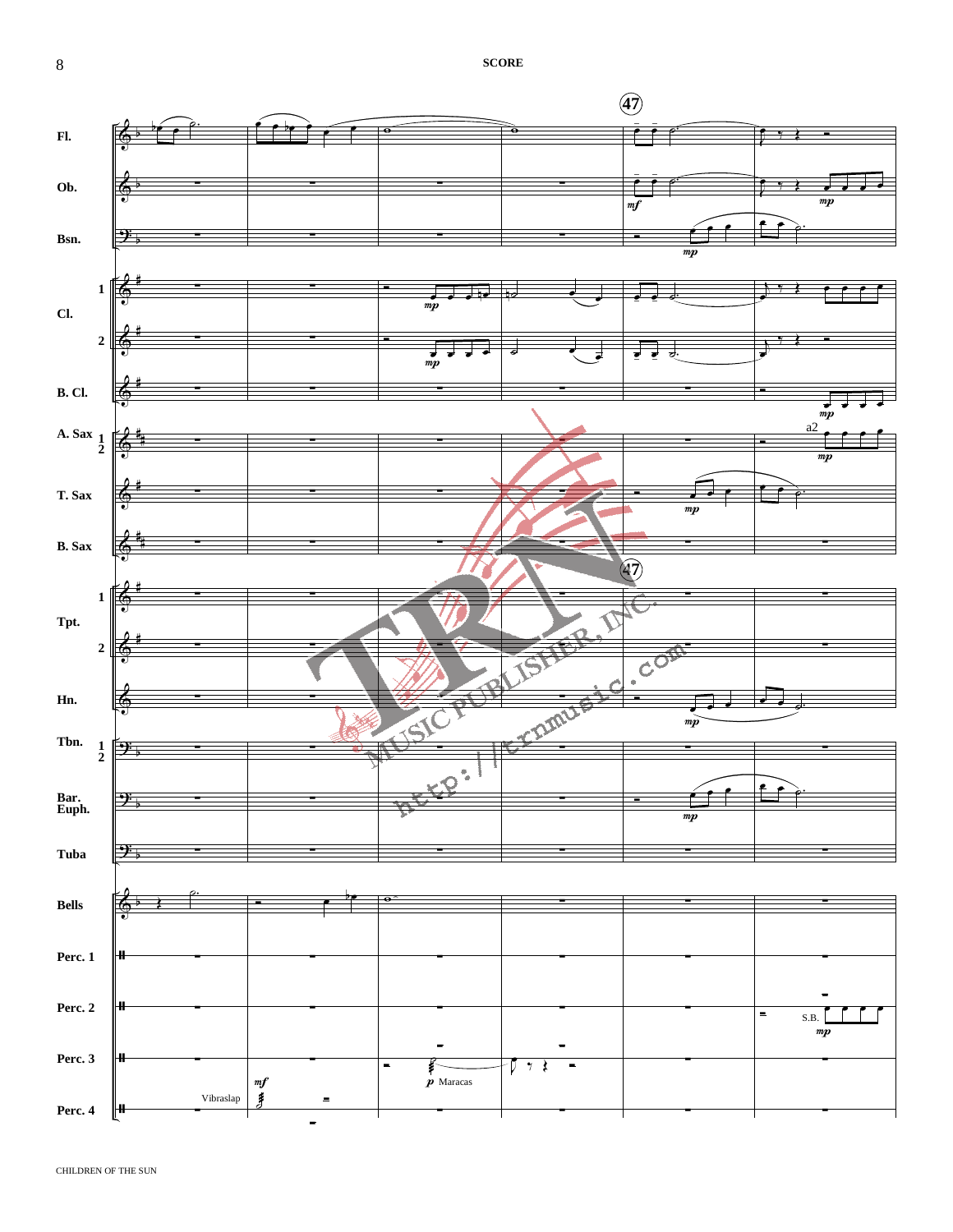(53) Allegro aggressivo

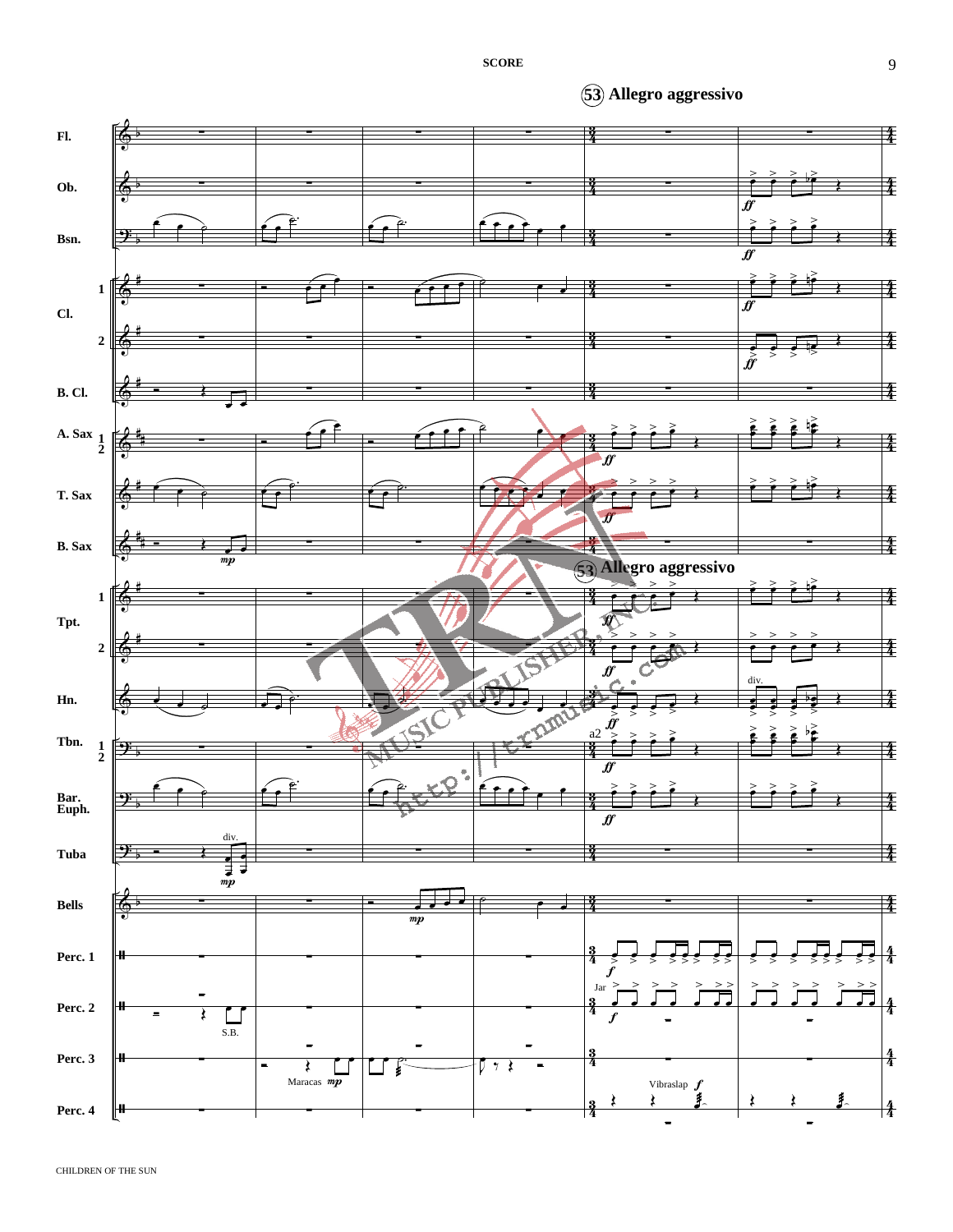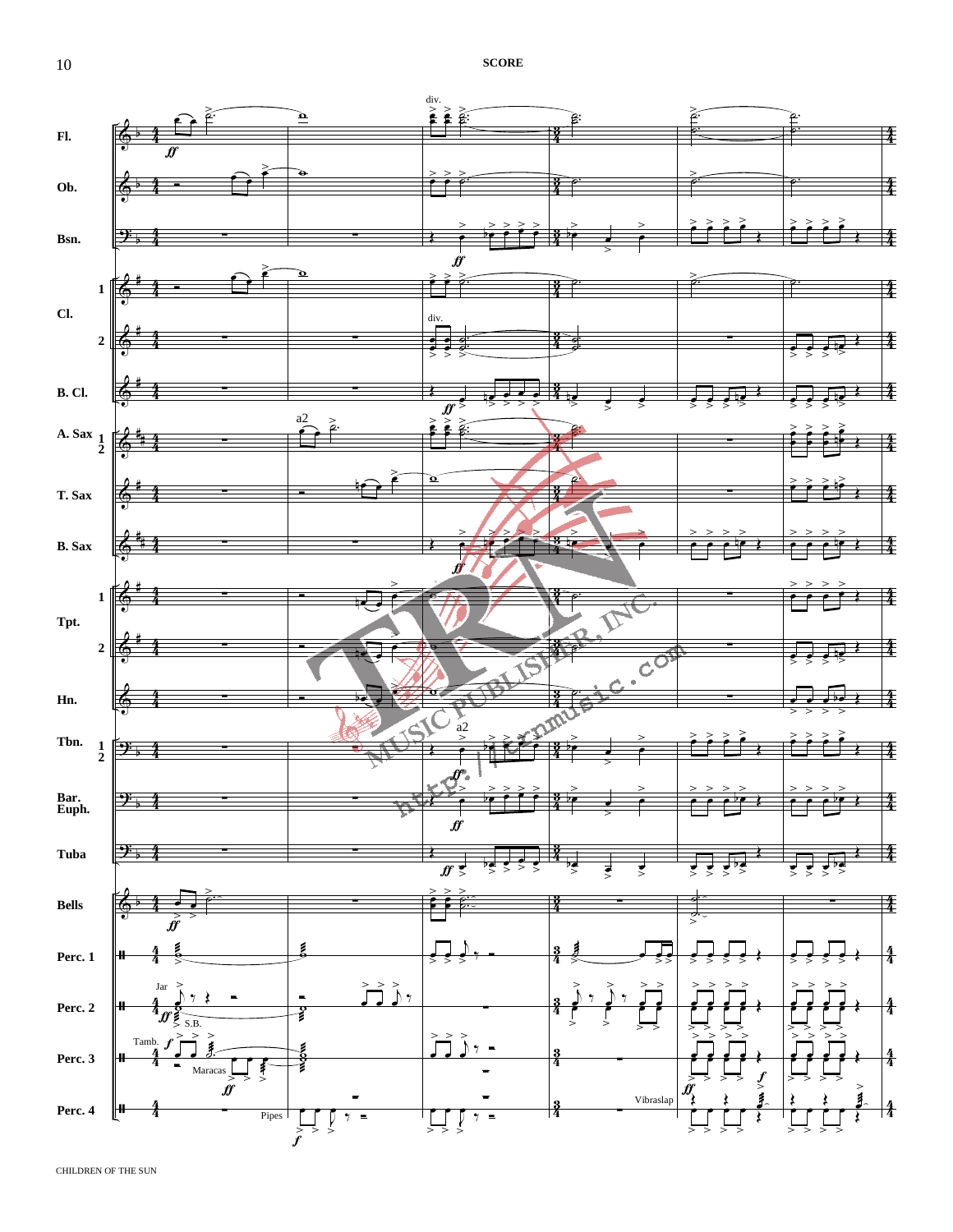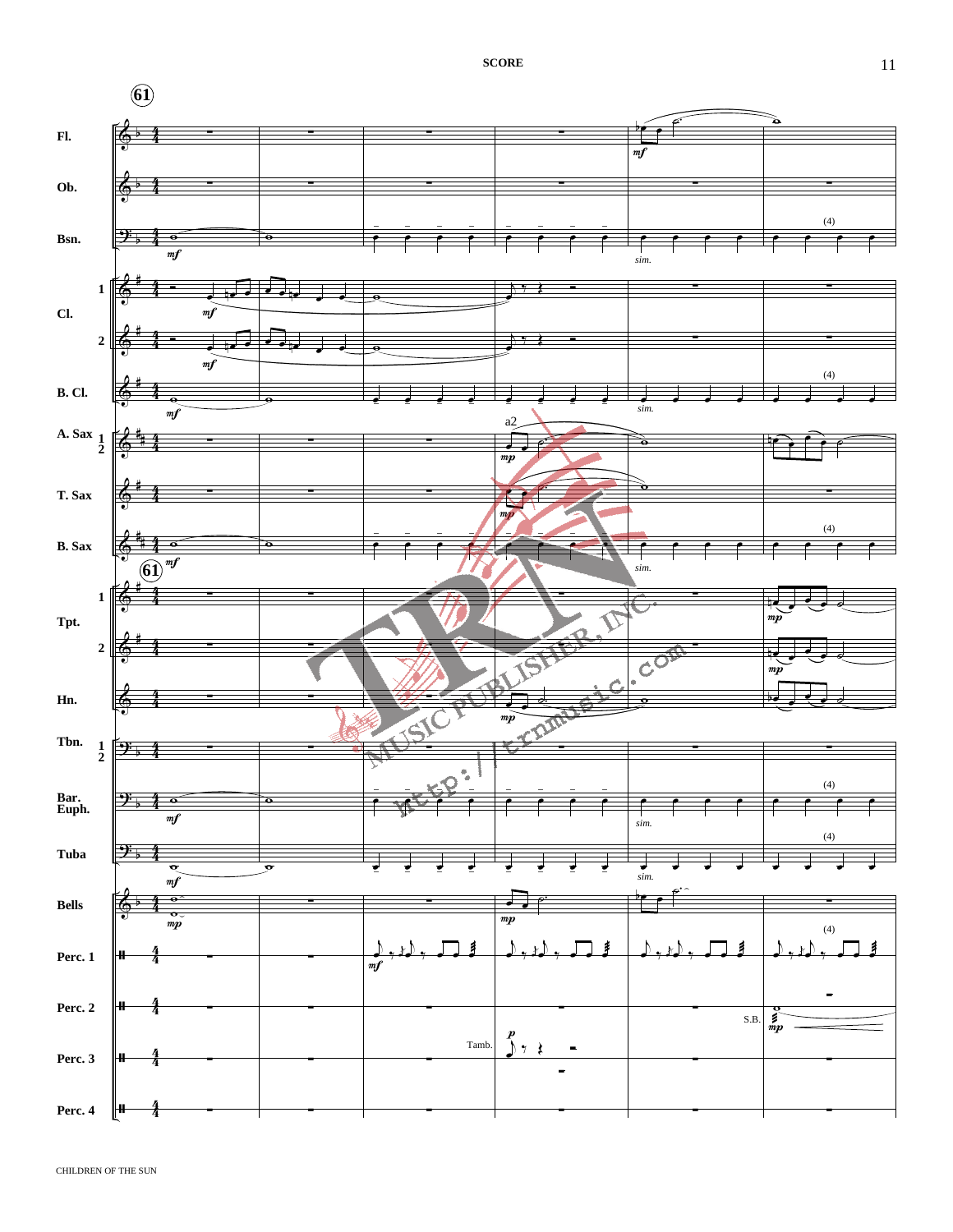

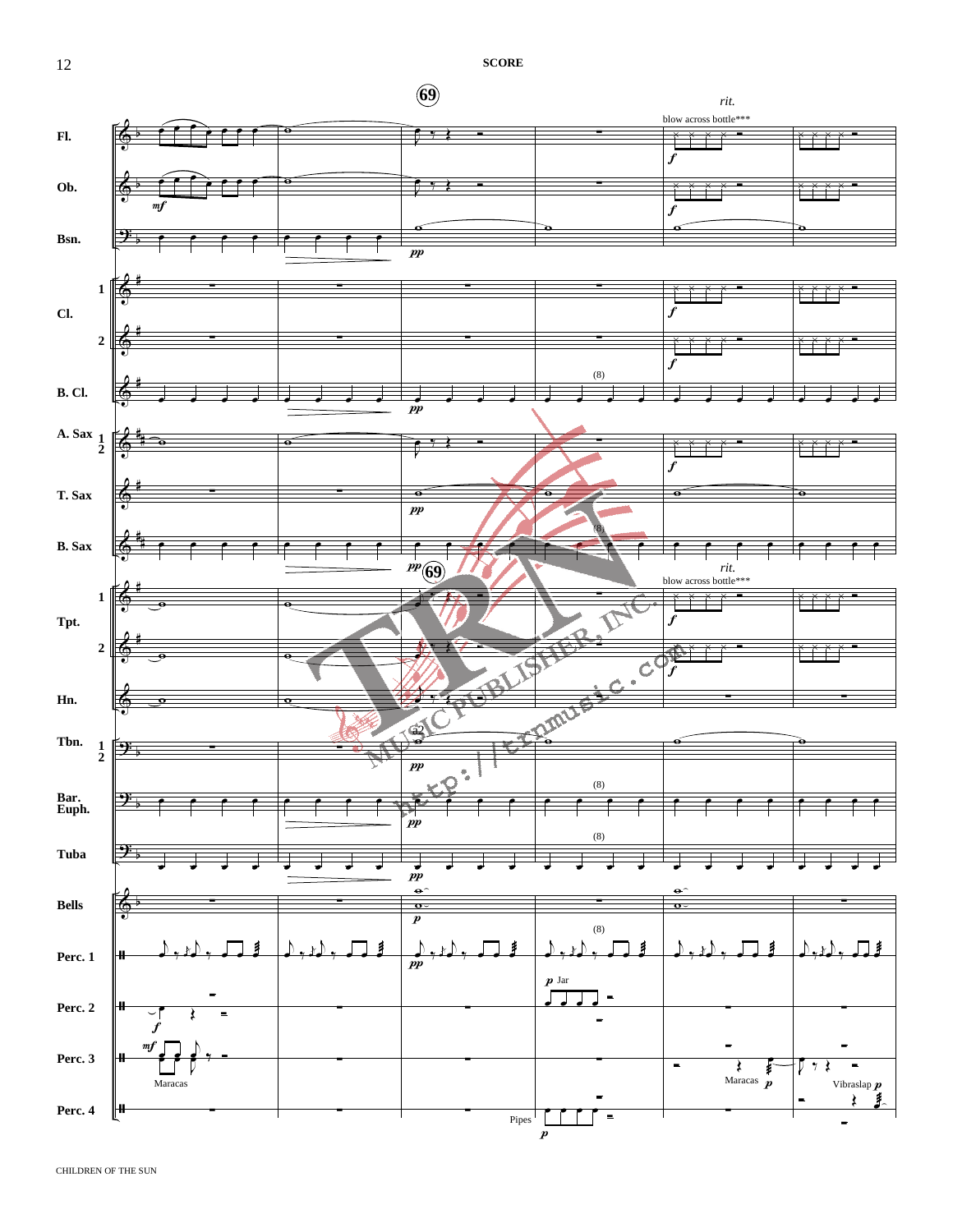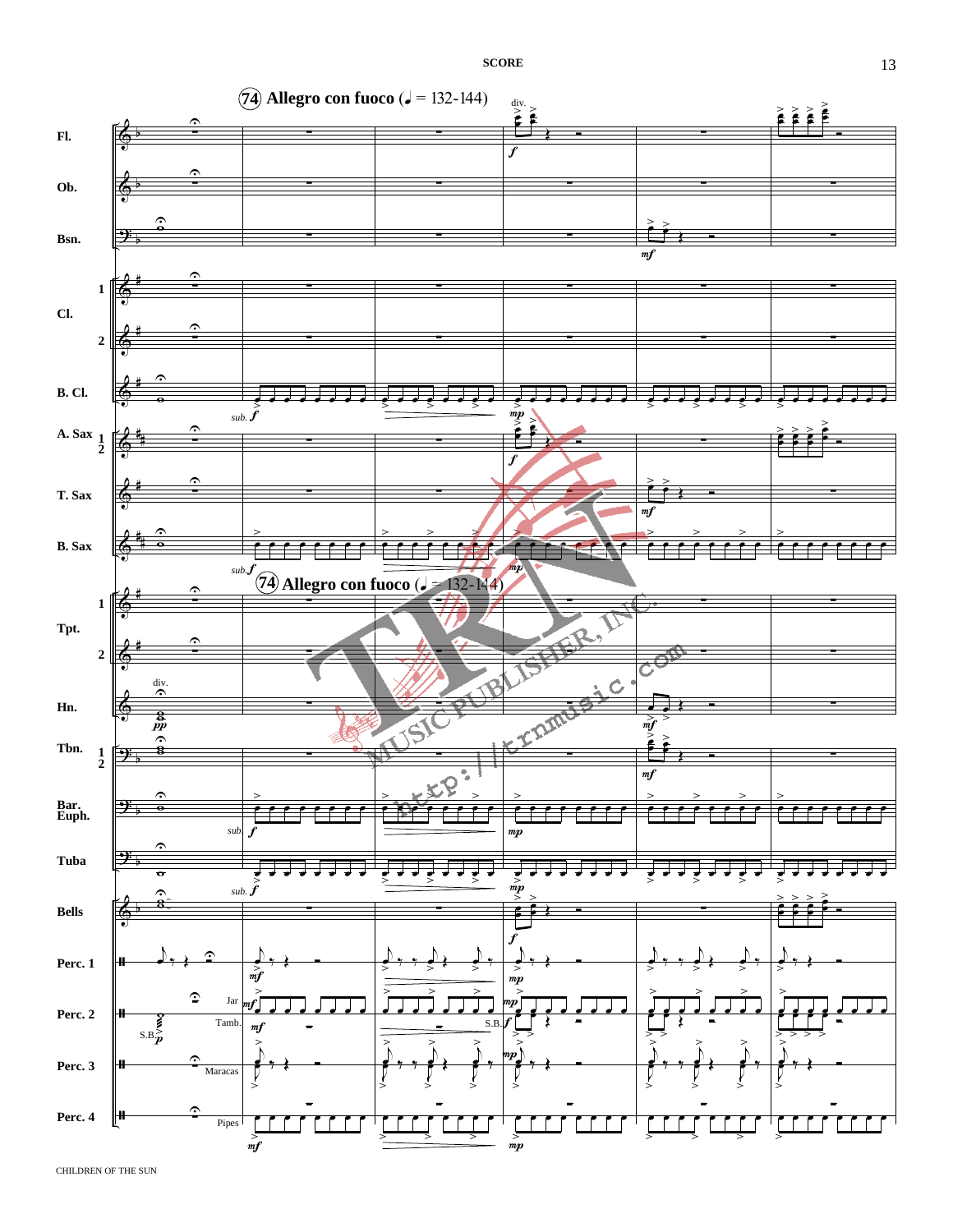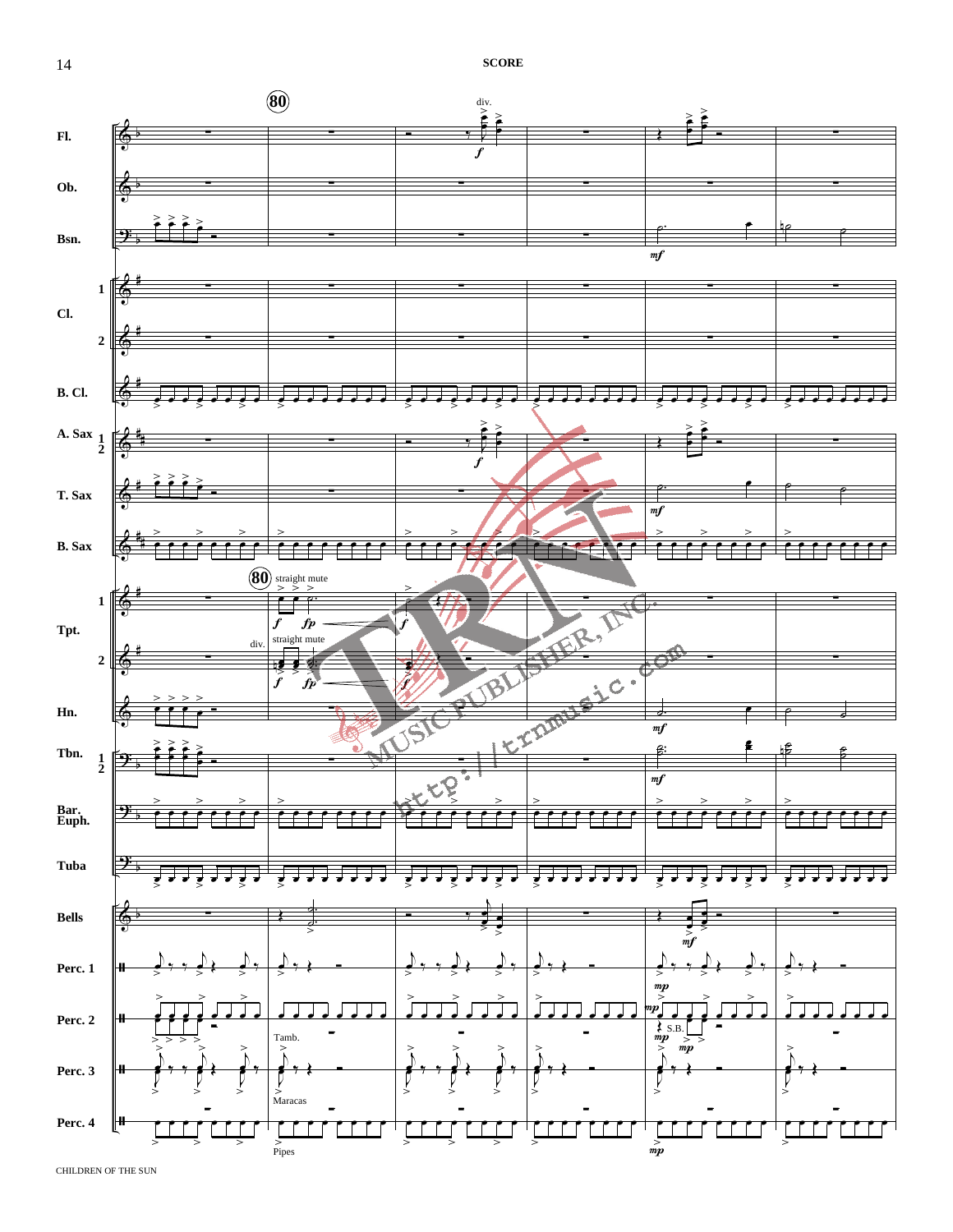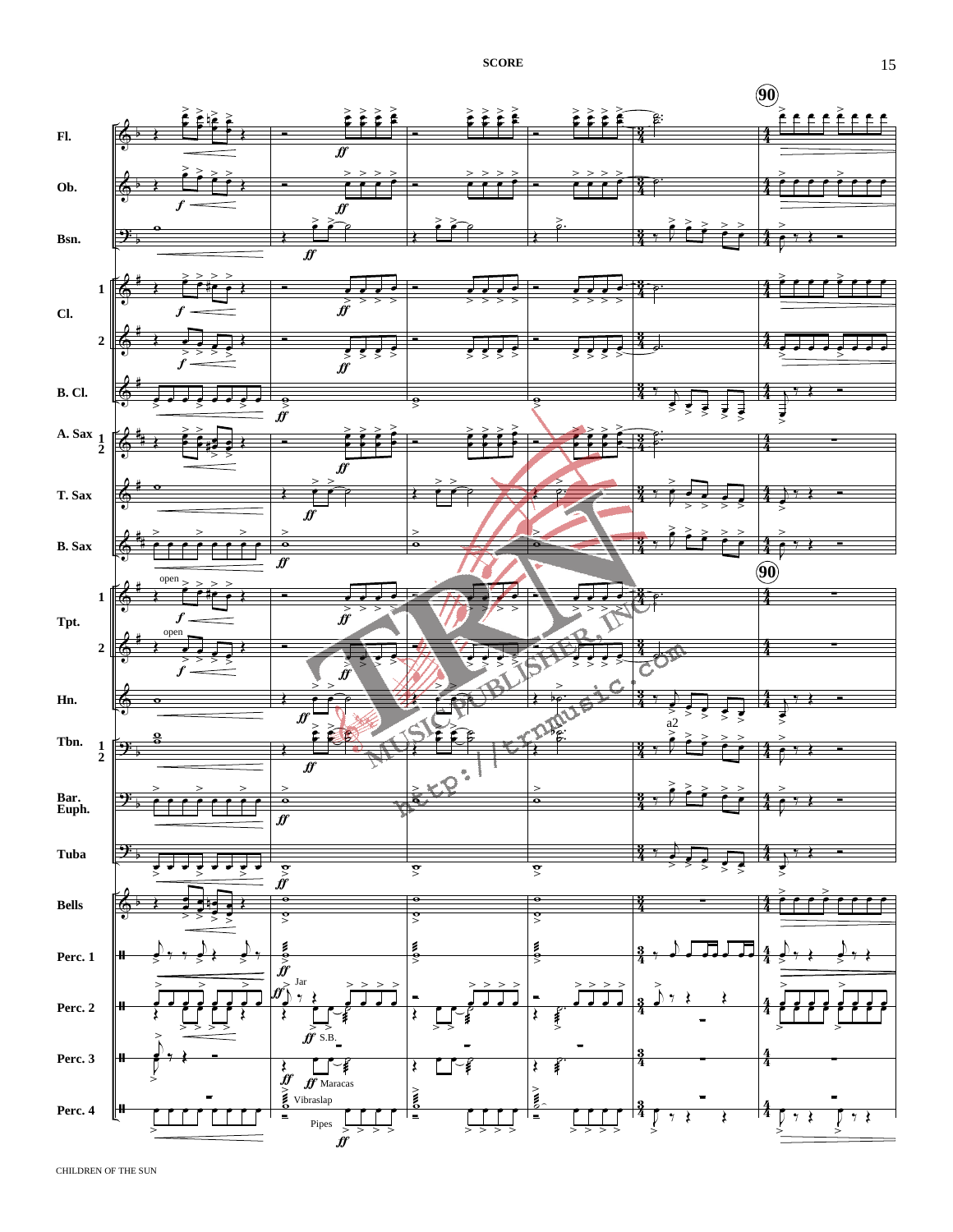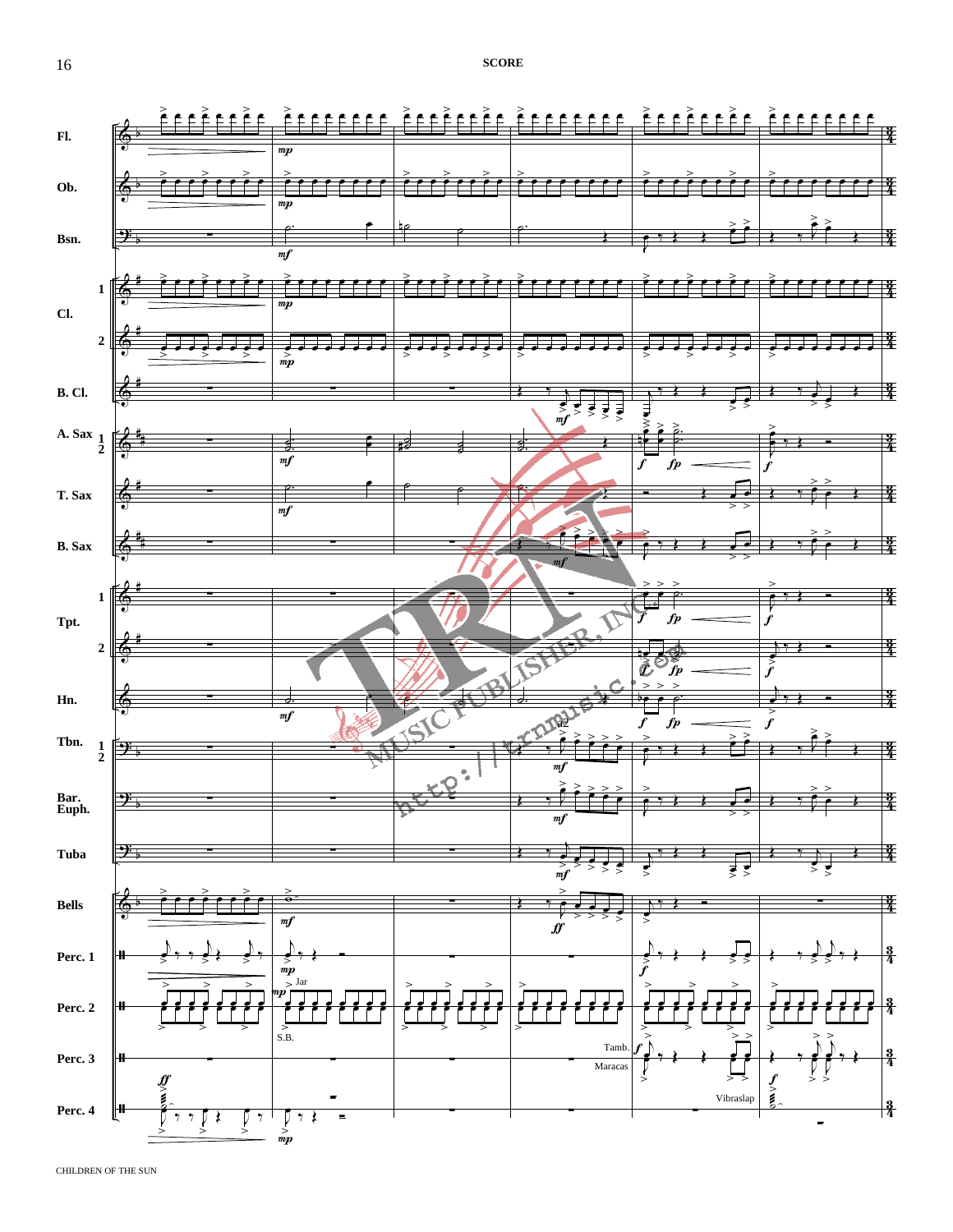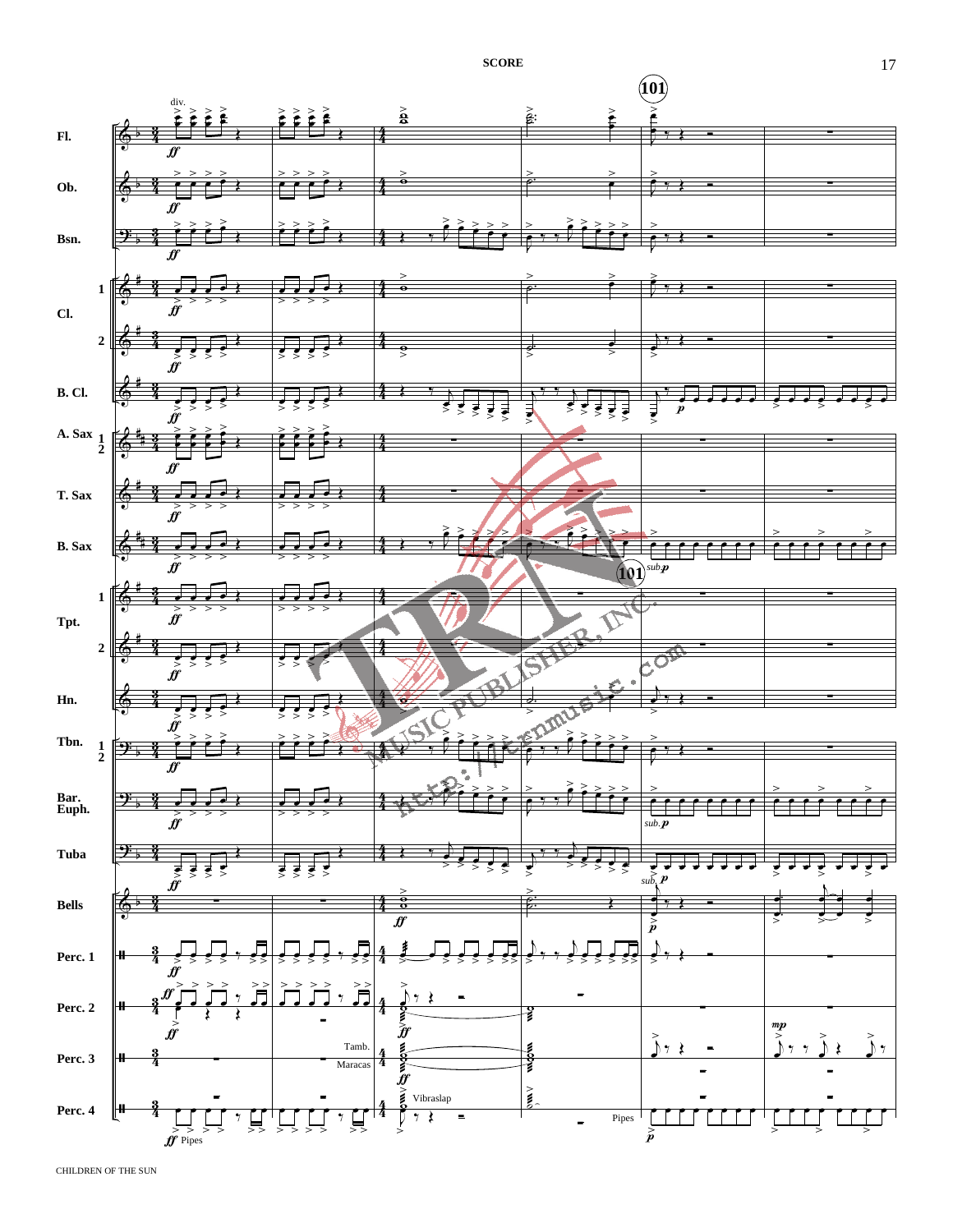

18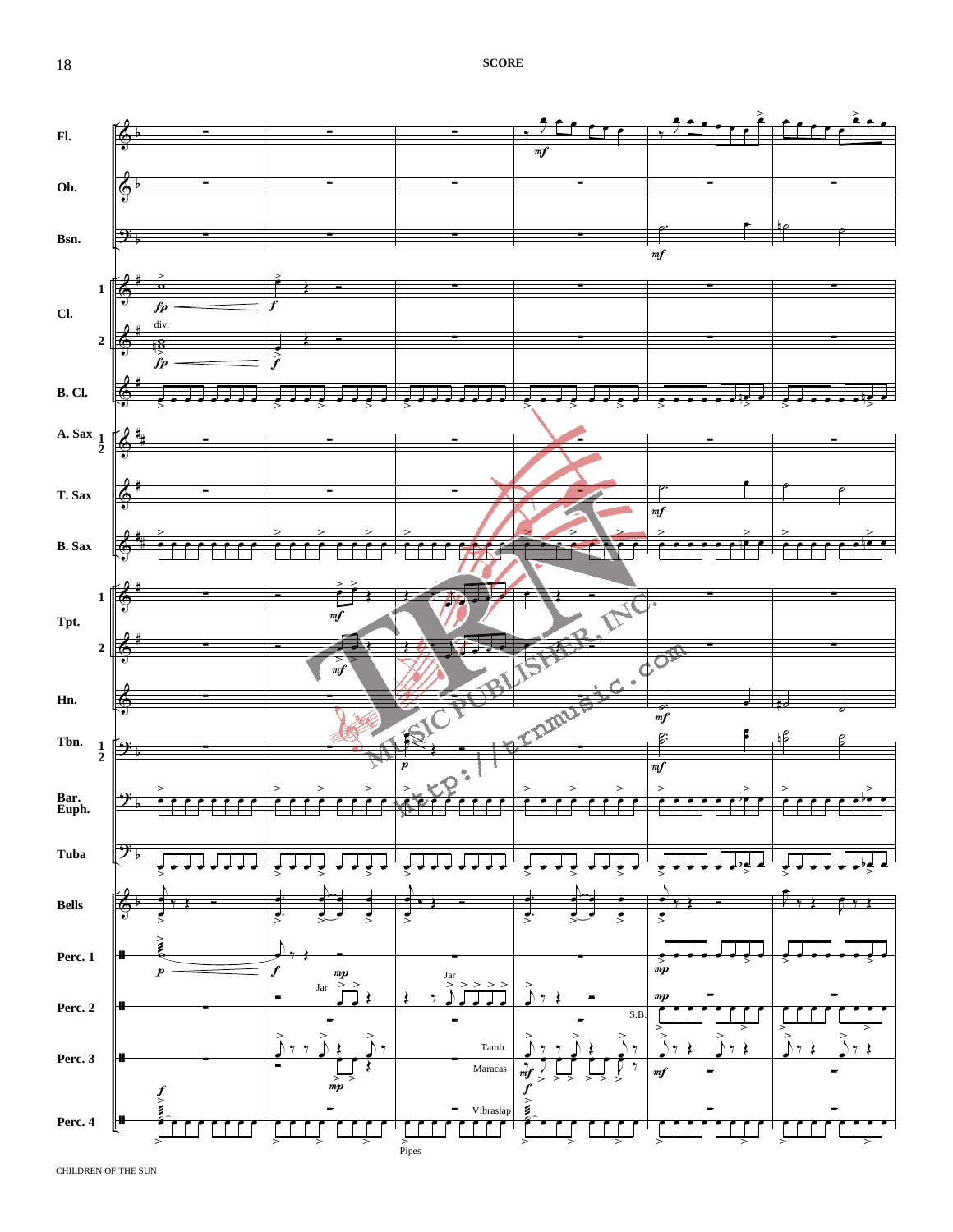19